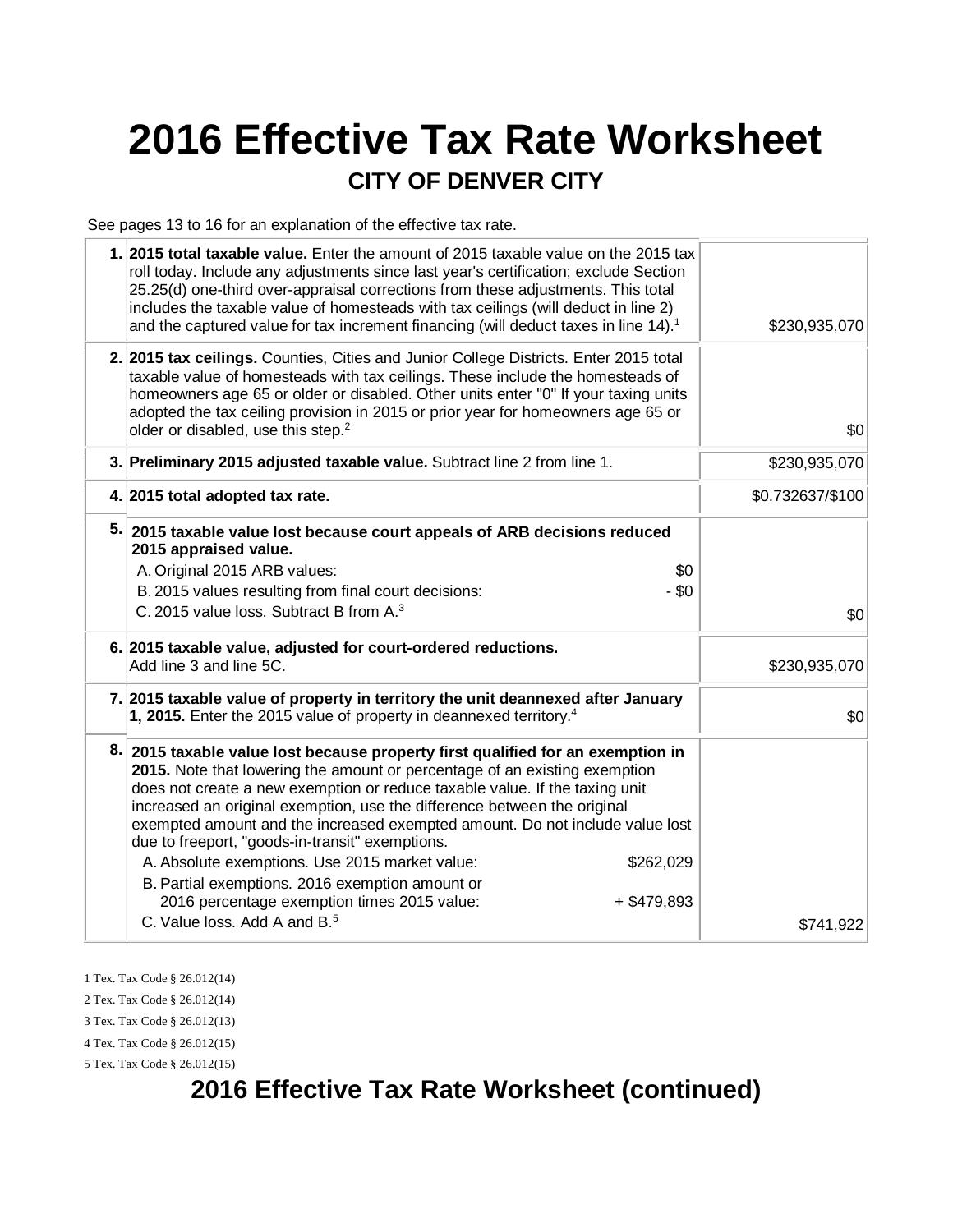### **CITY OF DENVER CITY**

| 9. 2015 taxable value lost because property first qualified for agricultural<br>appraisal (1-d or 1-d-1), timber appraisal, recreational/scenic appraisal or<br>public access airport special appraisal in 2016. Use only those properties that<br>first qualified in 2016; do not use properties that qualified in 2015.<br>A. 2015 market value:<br>\$0<br>$-$ \$0<br>B. 2016 productivity or special appraised value:<br>C. Value loss. Subtract B from A. <sup>6</sup> | \$0           |
|----------------------------------------------------------------------------------------------------------------------------------------------------------------------------------------------------------------------------------------------------------------------------------------------------------------------------------------------------------------------------------------------------------------------------------------------------------------------------|---------------|
| 10. Total adjustments for lost value. Add lines 7, 8C and 9C.                                                                                                                                                                                                                                                                                                                                                                                                              | \$741,922     |
| 11. 2015 adjusted taxable value. Subtract line 10 from line 6.                                                                                                                                                                                                                                                                                                                                                                                                             | \$230,193,148 |
| 12. Adjusted 2015 taxes. Multiply line 4 by line 11 and divide by \$100.                                                                                                                                                                                                                                                                                                                                                                                                   | \$1,686,480   |
| 13. Taxes refunded for years preceding tax year 2015. Enter the amount of taxes<br>refunded by the taxing unit for tax years preceding tax year 2015. Types of<br>refunds include court decisions, Tax Code § 25.25(b) and (c) corrections and Tax<br>Code § 31.11 payment errors. Do not include refunds for tax year 2015. This line<br>applies only to tax years preceding tax year 2015.7                                                                              | \$1,535       |
| 14. Taxes in tax increment financing (TIF) for tax year 2015. Enter the amount of<br>taxes paid into the tax increment fund for a reinvestment zone as agreed by the<br>taxing unit. If the unit has no 2016 captured appraised value in Line 16D, enter<br>$"0"$ . $"$                                                                                                                                                                                                    | \$0           |
| 15. Adjusted 2015 taxes with refunds and TIF adjustment. Add lines 12 and 13,<br>subtract line 14.9                                                                                                                                                                                                                                                                                                                                                                        | \$1,688,015   |
| 16. Total 2016 taxable value on the 2016 certified appraisal roll today. This value<br>includes only certified values and includes the total taxable value of homesteads<br>with tax ceilings (will deduct in line 18). These homesteads includes homeowners<br>age 65 or older or disabled. <sup>10</sup><br>A. Certified values only:<br>\$182,243,887<br>B. Counties: Include railroad rolling stock values<br>certified by the Comptroller's office:<br>$+$ \$0        |               |

6 Tex. Tax Code § 26.012(15) 7 Tex. Tax Code § 26.012(13) 8 Tex. Tax Code § 26.03(c) 9 Tex. Tax Code § 26.012(13) 10 Tex. Tax Code § 26.012(15)

## **2016 Effective Tax Rate Worksheet (continued) CITY OF DENVER CITY**

|         | 16. C. Pollution control exemption: Deduct the value of |         |               |
|---------|---------------------------------------------------------|---------|---------------|
| (cont.) | property exempted for the current tax year for the      |         |               |
|         | first time as pollution control property:               | $-$ \$0 | \$182,243,887 |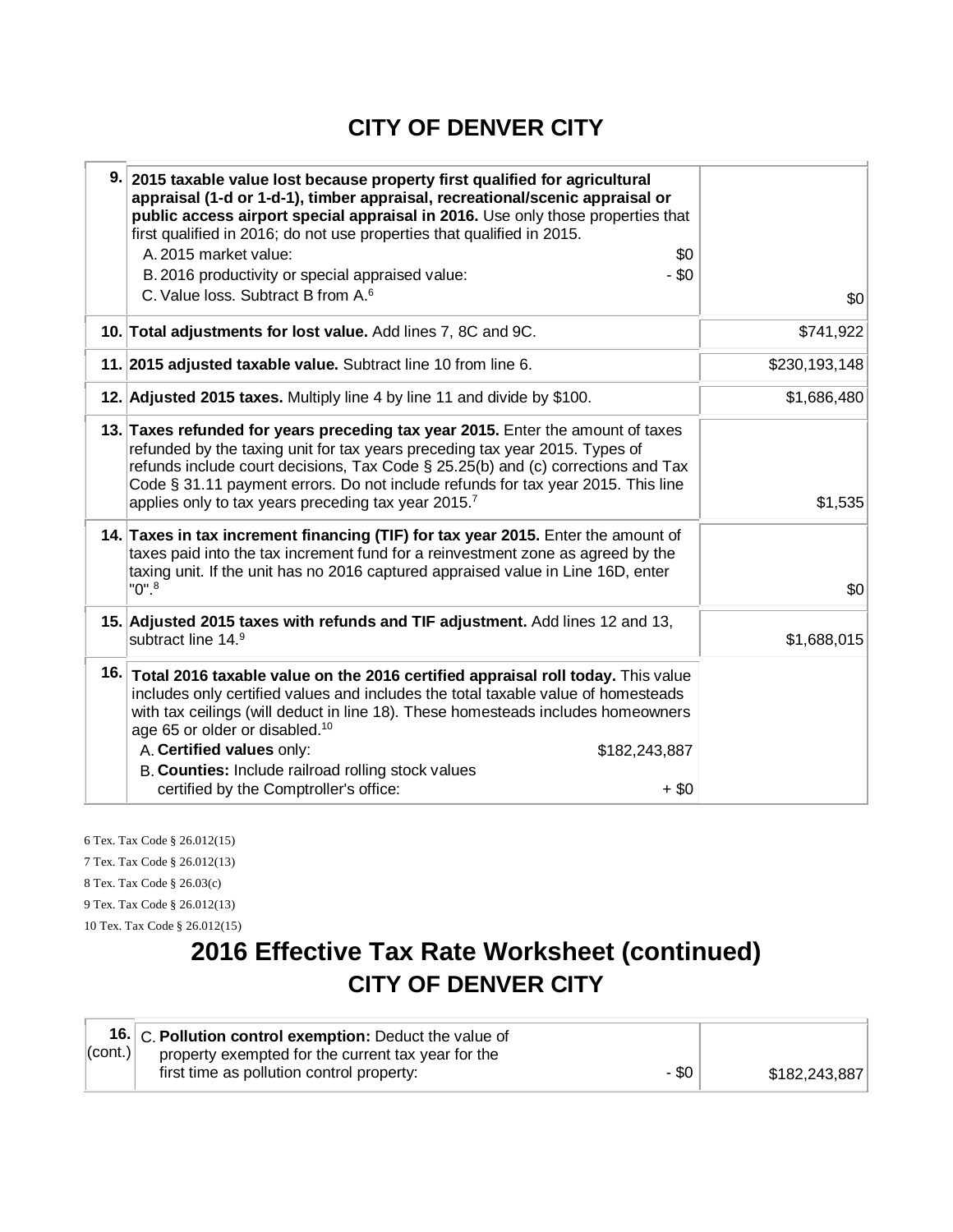| D. Tax increment financing: Deduct the 2016<br>captured appraised value of property taxable by a<br>taxing unit in a tax increment financing zone for<br>which the 2016 taxes will be deposited into the tax<br>increment fund. Do not include any new property<br>value that will be included in line 21 below. <sup>11</sup><br>E. Total 2016 value. Add A and B, then subtract C<br>and D.                                                                                                                                                                                                                                                                                                                                                                                                                                                                    | $-$ \$0 |  |
|------------------------------------------------------------------------------------------------------------------------------------------------------------------------------------------------------------------------------------------------------------------------------------------------------------------------------------------------------------------------------------------------------------------------------------------------------------------------------------------------------------------------------------------------------------------------------------------------------------------------------------------------------------------------------------------------------------------------------------------------------------------------------------------------------------------------------------------------------------------|---------|--|
| 17. Total value of properties under protest or not included on certified<br>appraisal roll. <sup>12</sup><br>A. 2016 taxable value of properties under protest.<br>The chief appraiser certifies a list of properties still<br>under ARB protest. The list shows the appraisal<br>district's value and the taxpayer's claimed value, if<br>any or an estimate of the value if the taxpayer wins.<br>For each of the properties under protest, use the<br>lowest of these values. Enter the total value. <sup>13</sup><br>B. 2016 value of properties not under protest or<br>included on certified appraisal roll. The chief<br>appraiser gives taxing units a list of those taxable<br>properties that the chief appraiser knows about but<br>are not included at appraisal roll certification. These<br>properties also are not on the list of properties that | \$0     |  |
| are still under protest. On this list of properties, the<br>chief appraiser includes the market value,<br>appraised value and exemptions for the preceding<br>year and a reasonable estimate of the market<br>value, appraised value and exemptions for the<br>current year. Use the lower market, appraised or<br>taxable value (as appropriate). Enter the total<br>value. $14$                                                                                                                                                                                                                                                                                                                                                                                                                                                                                | $+$ \$0 |  |

11 Tex. Tax Code § 26.03(c) 12 Tex. Tax Code § 26.01(c) 13 Tex. Tax Code § 26.04 and 26.041 14 Tex. Tax Code § 26.04 and 26.041

# **2016 Effective Tax Rate Worksheet (continued) CITY OF DENVER CITY**

| $ _{\text{(cont.)}} $ | 17. C. Total value under protest or not certified. Add A<br>and B.                                                                                                                                                                                                                                                                                                                                  | \$0∣          |
|-----------------------|-----------------------------------------------------------------------------------------------------------------------------------------------------------------------------------------------------------------------------------------------------------------------------------------------------------------------------------------------------------------------------------------------------|---------------|
|                       | 18. 2016 tax ceilings. Counties, cities and junior colleges enter 2016 total taxable<br>value of homesteads with tax ceilings. These include the homesteads of<br>homeowners age 65 or older or disabled. Other taxing units enter "0". If your<br>taxing units adopted the tax ceiling provision in 2015 or prior year for<br>homeowners age 65 or older or disabled, use this step. <sup>15</sup> | \$0           |
|                       | 19. 2016 total taxable value. Add lines 16E and 17C. Subtract line 18.                                                                                                                                                                                                                                                                                                                              | \$182,243,887 |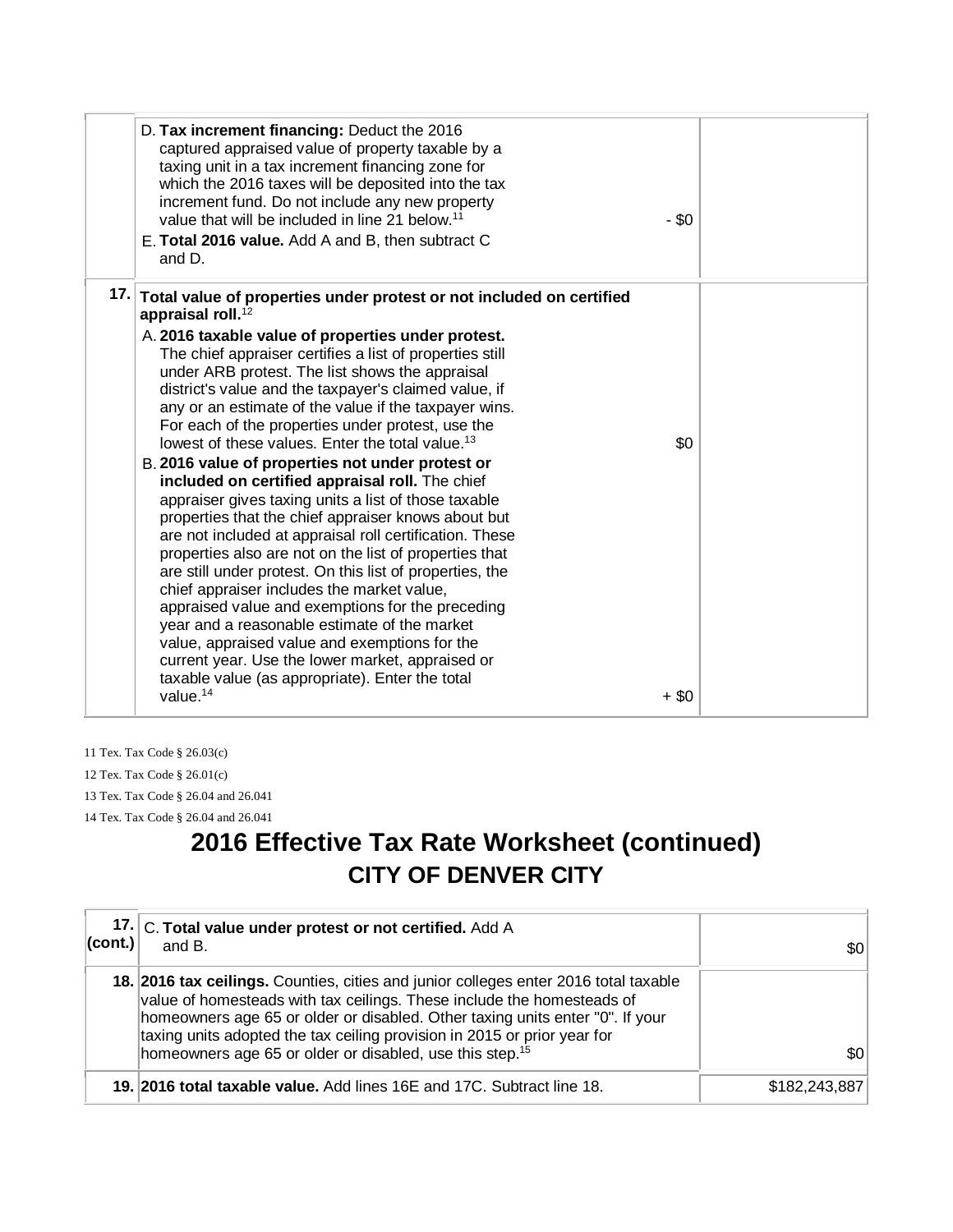| 20. Total 2016 taxable value of properties in territory annexed after January 1,<br>2008. Include both real and personal property. Enter the 2016 value of property<br>in territory annexed. <sup>16</sup>                                                                                                                                                                                                                                                                                                                                                                                                                                     | \$1,007,438    |
|------------------------------------------------------------------------------------------------------------------------------------------------------------------------------------------------------------------------------------------------------------------------------------------------------------------------------------------------------------------------------------------------------------------------------------------------------------------------------------------------------------------------------------------------------------------------------------------------------------------------------------------------|----------------|
| 21. Total 2016 taxable value of new improvements and new personal property<br>located in new improvements. New means the item was not on the appraisal<br>roll in 2015. An improvement is a building, structure, fixture or fence erected on<br>or affixed to land. New additions to existing improvements may be included if the<br>appraised value can be determined. New personal property in a new<br>improvement must have been brought into the taxing unit after January 1, 2015<br>and be located in a new improvement. New improvements do include property<br>on which a tax abatement agreement has expired for 2016. <sup>17</sup> | \$2,755,005    |
| 22. Total adjustments to the 2016 taxable value. Add lines 20 and 21.                                                                                                                                                                                                                                                                                                                                                                                                                                                                                                                                                                          | \$3,762,443    |
| 23. 2016 adjusted taxable value. Subtract line 22 from line 19.                                                                                                                                                                                                                                                                                                                                                                                                                                                                                                                                                                                | \$178,481,444  |
| <b>24. 2016 effective tax rate.</b> Divide line 15 by line 23 and multiply by \$100. <sup>18</sup>                                                                                                                                                                                                                                                                                                                                                                                                                                                                                                                                             | \$0.9457/\$100 |
| 25. COUNTIES ONLY. Add together the effective tax rates for each type of tax the<br>county levies. The total is the 2016 county effective tax rate. <sup>19</sup>                                                                                                                                                                                                                                                                                                                                                                                                                                                                              | \$/\$100       |

15 Tex. Tax Code § 26.012(6)

16 Tex. Tax Code § 26.012(17)

17 Tex. Tax Code § 26.012(17)

18 Tex. Tax Code § 26.04(c)

19 Tex. Tax Code § 26.04(d)

A county, city or hospital district that adopted the additional sales tax in November 2015 or in May 2016 must adjust its effective tax rate. *The Additional Sales Tax Rate Worksheet* on page 39 sets out this adjustment. Do not forget to complete the *Additional Sales Tax Rate Worksheet* if the taxing unit adopted the additional sales tax on these dates.

# **2016 Rollback Tax Rate Worksheet CITY OF DENVER CITY**

See pages 17 to 21 for an explanation of the rollback tax rate.

| 26. 2015 maintenance and operations (M&O) tax rate.             |              | \$0.732637/\$100 |
|-----------------------------------------------------------------|--------------|------------------|
| 27. 2015 adjusted taxable value. Enter the amount from line 11. |              | \$230,193,148    |
| 28. 2015 M&O taxes.                                             |              |                  |
| A. Multiply line 26 by line 27 and divide by \$100.             | \$1,686,480  |                  |
| B. Cities, counties and hospital districts with                 |              |                  |
| additional sales tax: Amount of additional sales                |              |                  |
| tax collected and spent on M&O expenses in 2015.                |              |                  |
| Enter amount from full year's sales tax revenue                 |              |                  |
| spent for M&O in 2015 fiscal year, if any. Other                |              |                  |
| units, enter "0." Counties exclude any amount that              |              |                  |
| was spent for economic development grants from                  |              |                  |
| the amount of sales tax spent.                                  | $+$ \$80,065 |                  |
| C. Counties: Enter the amount for the state criminal            |              |                  |
| justice mandate. If second or later year, the amount            | $+$ \$0      |                  |
|                                                                 |              |                  |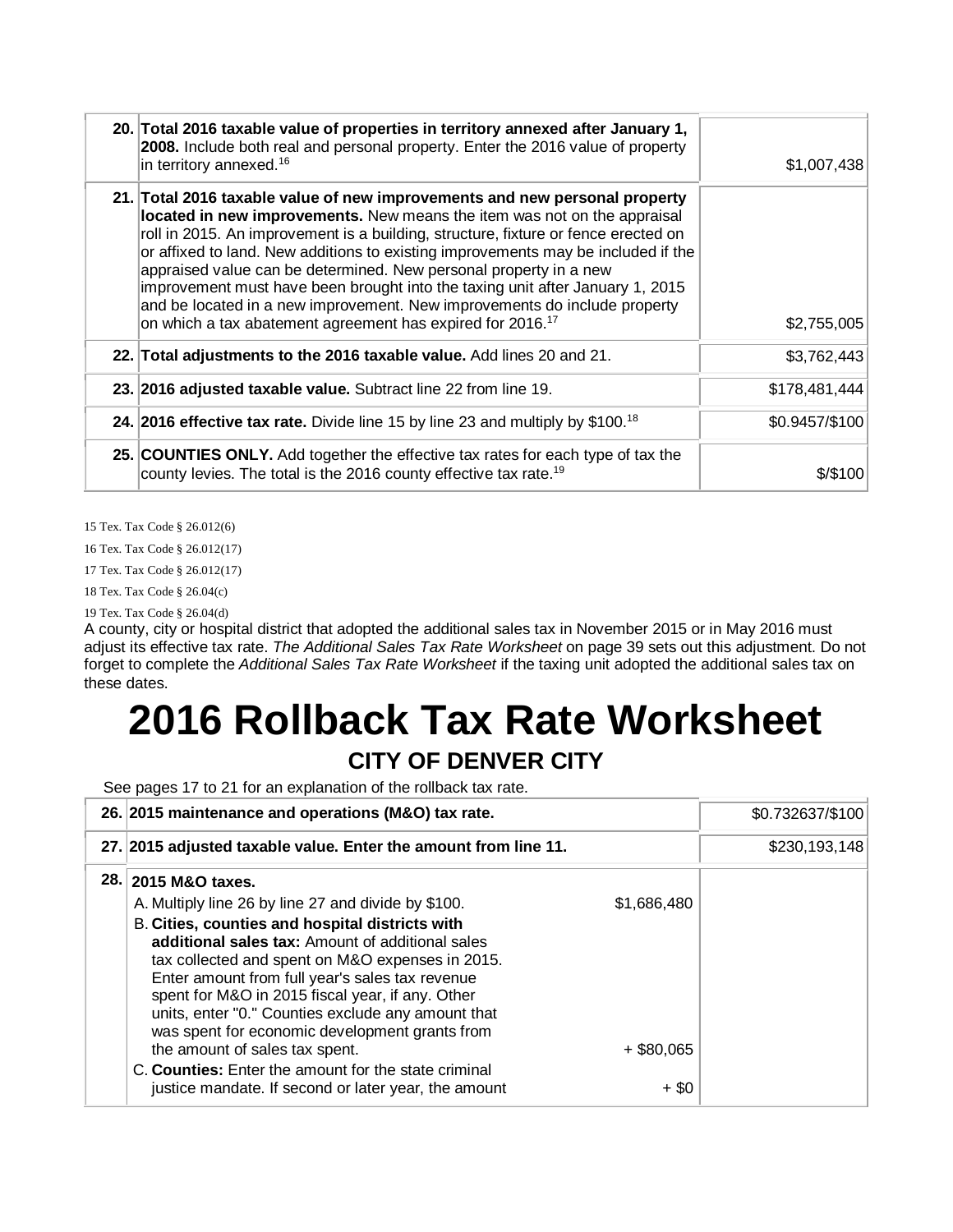is for increased cost above last year's amount. Other units, enter "0." D. **Transferring function:** If discontinuing all of a department, function or activity and transferring it to another unit by written contract, enter the amount spent by the unit discontinuing the function in the 12 months preceding the month of this calculation. If the unit did not operate this function for this 12 month period, use the amount spent in the last full fiscal year in which the unit operated the function. The unit discontinuing the function will subtract this amount in H below. The unit receiving the function will add this amount in H below. Other units, enter  $+/-$  \$0

### **2016 Rollback Tax Rate Worksheet (continued) CITY OF DENVER CITY**

| 28.1<br>(cont.) | E. Taxes refunded for years preceding tax year 2015:<br>Enter the amount of M&O taxes refunded during<br>the last budget year for tax years preceding tax<br>year 2015. Types of refunds include court<br>decisions, Section 25.25(b) and (c) corrections and<br>Section 31.11 payment errors. Do not include<br>refunds for tax year 2015. This line applies only to<br>tax years preceding tax year 2015.<br>$+$ \$1,505<br>F. Enhanced indigent health care expenditures:<br>Enter the increased amount for the current year's<br>enhanced indigent health care expenditures above<br>the preceding tax year's enhanced indigent health<br>care expenditures, less any state assistance.<br>G. Taxes in tax increment financing (TIF): Enter<br>the amount of taxes paid into the tax increment<br>fund for a reinvestment zone as agreed by the<br>taxing unit. If the unit has no 2016 captured<br>appraised value in Line 16D, enter "0."<br>H. Adjusted M&O Taxes. Add A, B, C, E and F. For<br>unit with D, subtract if discontinuing function and | $+$ \$0<br>$-$ \$0 |                |
|-----------------|------------------------------------------------------------------------------------------------------------------------------------------------------------------------------------------------------------------------------------------------------------------------------------------------------------------------------------------------------------------------------------------------------------------------------------------------------------------------------------------------------------------------------------------------------------------------------------------------------------------------------------------------------------------------------------------------------------------------------------------------------------------------------------------------------------------------------------------------------------------------------------------------------------------------------------------------------------------------------------------------------------------------------------------------------------|--------------------|----------------|
|                 | add if receiving function. Subtract G.<br>29. 2016 adjusted taxable value.                                                                                                                                                                                                                                                                                                                                                                                                                                                                                                                                                                                                                                                                                                                                                                                                                                                                                                                                                                                 |                    | \$1,768,050    |
|                 | Enter line 23 from the Effective Tax Rate Worksheet.                                                                                                                                                                                                                                                                                                                                                                                                                                                                                                                                                                                                                                                                                                                                                                                                                                                                                                                                                                                                       |                    | \$178,481,444  |
|                 | 30. 2016 effective maintenance and operations rate.<br>Divide line 28H by line 29 and multiply by \$100.                                                                                                                                                                                                                                                                                                                                                                                                                                                                                                                                                                                                                                                                                                                                                                                                                                                                                                                                                   |                    | \$0.9906/\$100 |
|                 | 31. 2016 rollback maintenance and operation rate.<br>Multiply line 30 by 1.08. (See lines 49 to 52 for additional rate for pollution<br>control expenses.                                                                                                                                                                                                                                                                                                                                                                                                                                                                                                                                                                                                                                                                                                                                                                                                                                                                                                  |                    | \$1.0698/\$100 |

**2016 Rollback Tax Rate Worksheet (continued) CITY OF DENVER CITY**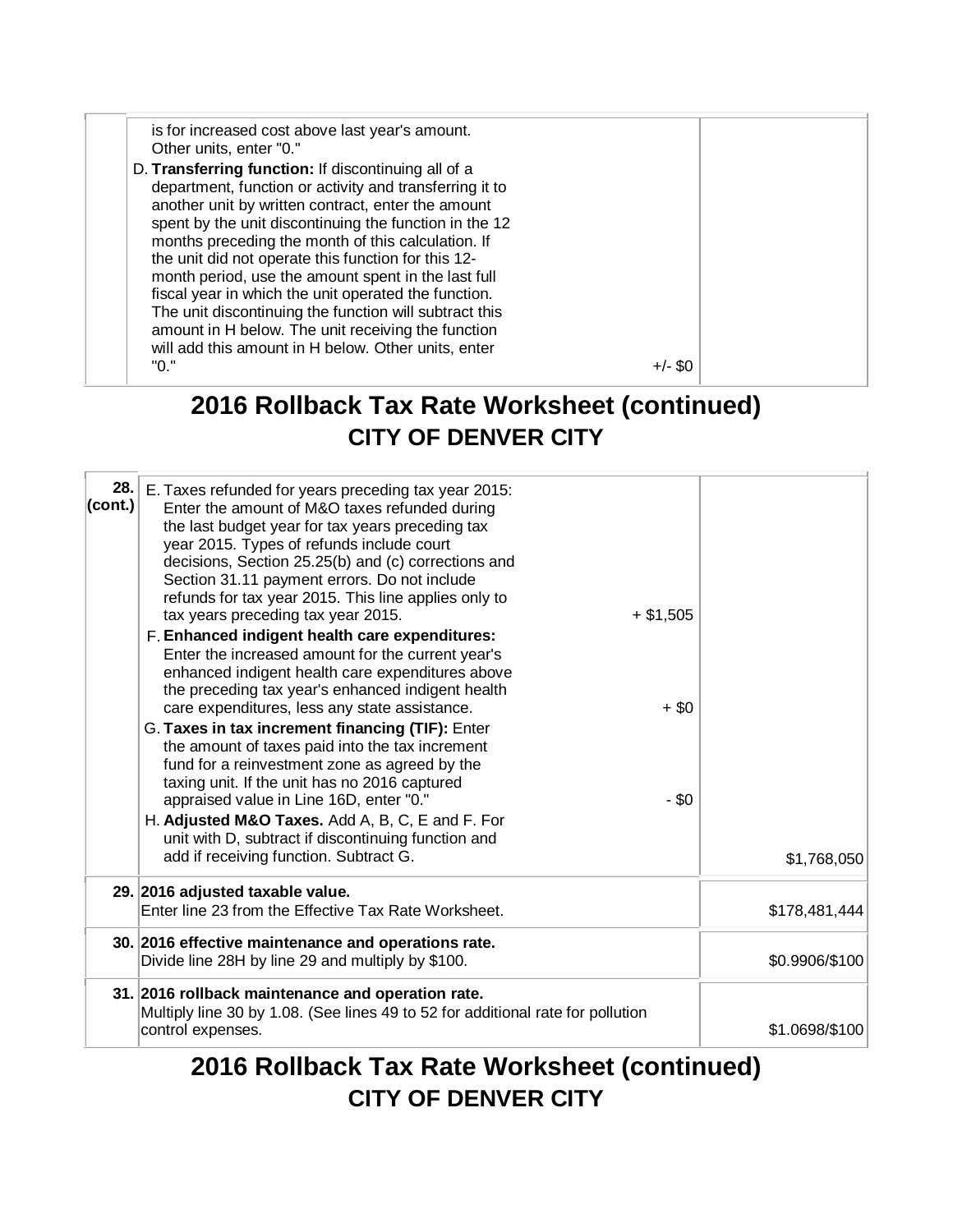| 32. Total 2016 debt to be paid with property taxes and additional sales tax<br>revenue.<br>"Debt" means the interest and principal that will be paid on debts that:<br>(1) are paid by property taxes,<br>(2) are secured by property taxes,<br>(3) are scheduled for payment over a period longer than one year and<br>(4) are not classified in the unit's budget as M&O expenses.<br>A: Debt also includes contractual payments to other<br>taxing units that have incurred debts on behalf of this<br>taxing unit, if those debts meet the four conditions<br>above. Include only amounts that will be paid from<br>property tax revenue. Do not include appraisal district<br>budget payments. List the debt in Schedule B: Debt<br>\$0<br>Service.<br>B: Subtract unencumbered fund amount used to<br>reduce total debt.<br>-\$0<br>$-\$0$<br>C: Subtract amount paid from other resources.<br>D: Adjusted debt. Subtract B and C from A. | \$0            |
|-------------------------------------------------------------------------------------------------------------------------------------------------------------------------------------------------------------------------------------------------------------------------------------------------------------------------------------------------------------------------------------------------------------------------------------------------------------------------------------------------------------------------------------------------------------------------------------------------------------------------------------------------------------------------------------------------------------------------------------------------------------------------------------------------------------------------------------------------------------------------------------------------------------------------------------------------|----------------|
| 33. Certified 2015 excess debt collections. Enter the amount certified by the<br>collector.                                                                                                                                                                                                                                                                                                                                                                                                                                                                                                                                                                                                                                                                                                                                                                                                                                                     | \$0            |
| 34. Adjusted 2016 debt. Subtract line 33 from line 32.                                                                                                                                                                                                                                                                                                                                                                                                                                                                                                                                                                                                                                                                                                                                                                                                                                                                                          | \$0            |
| 35. Certified 2016 anticipated collection rate. Enter the rate certified by the<br>collector. If the rate is 100 percent or greater, enter 100 percent.                                                                                                                                                                                                                                                                                                                                                                                                                                                                                                                                                                                                                                                                                                                                                                                         | 100.000000%    |
| 36. 2016 debt adjusted for collections. Divide line 34 by line 35.                                                                                                                                                                                                                                                                                                                                                                                                                                                                                                                                                                                                                                                                                                                                                                                                                                                                              | \$0            |
| 37. 2016 total taxable value. Enter the amount on line 19.                                                                                                                                                                                                                                                                                                                                                                                                                                                                                                                                                                                                                                                                                                                                                                                                                                                                                      | \$182,243,887  |
| 38. 2016 debt tax rate. Divide line 36 by line 37 and multiply by \$100.                                                                                                                                                                                                                                                                                                                                                                                                                                                                                                                                                                                                                                                                                                                                                                                                                                                                        | \$0.0000/\$100 |
| 39. 2016 rollback tax rate. Add lines 31 and 38.                                                                                                                                                                                                                                                                                                                                                                                                                                                                                                                                                                                                                                                                                                                                                                                                                                                                                                | \$1.0698/\$100 |
| 40. COUNTIES ONLY. Add together the rollback tax rates for each type of tax the<br>county levies. The total is the 2016 county rollback tax rate.                                                                                                                                                                                                                                                                                                                                                                                                                                                                                                                                                                                                                                                                                                                                                                                               | \$/\$100       |

A taxing unit that adopted the additional sales tax must complete the lines for the *Additional Sales Tax Rate*. A taxing unit seeking additional rollback protection for pollution control expenses completes the *Additional Rollback Protection for Pollution Control*.

# **Additional Sales Tax Rate Worksheet CITY OF DENVER CITY**

| 41. Units that adopted the sales tax in August or November 2015, or in January or<br>May 2016. Enter the Comptroller's estimate of taxable sales for the previous four<br>quarters. Units that adopted the sales tax before August 2015, skip this line. | $ 10\rangle$ |
|----------------------------------------------------------------------------------------------------------------------------------------------------------------------------------------------------------------------------------------------------------|--------------|
| 42. Estimated sales tax revenue. Counties exclude any amount that is or will be spent<br>for economic development grants from the amount of estimated sales tax revenue.                                                                                 | \$74,200     |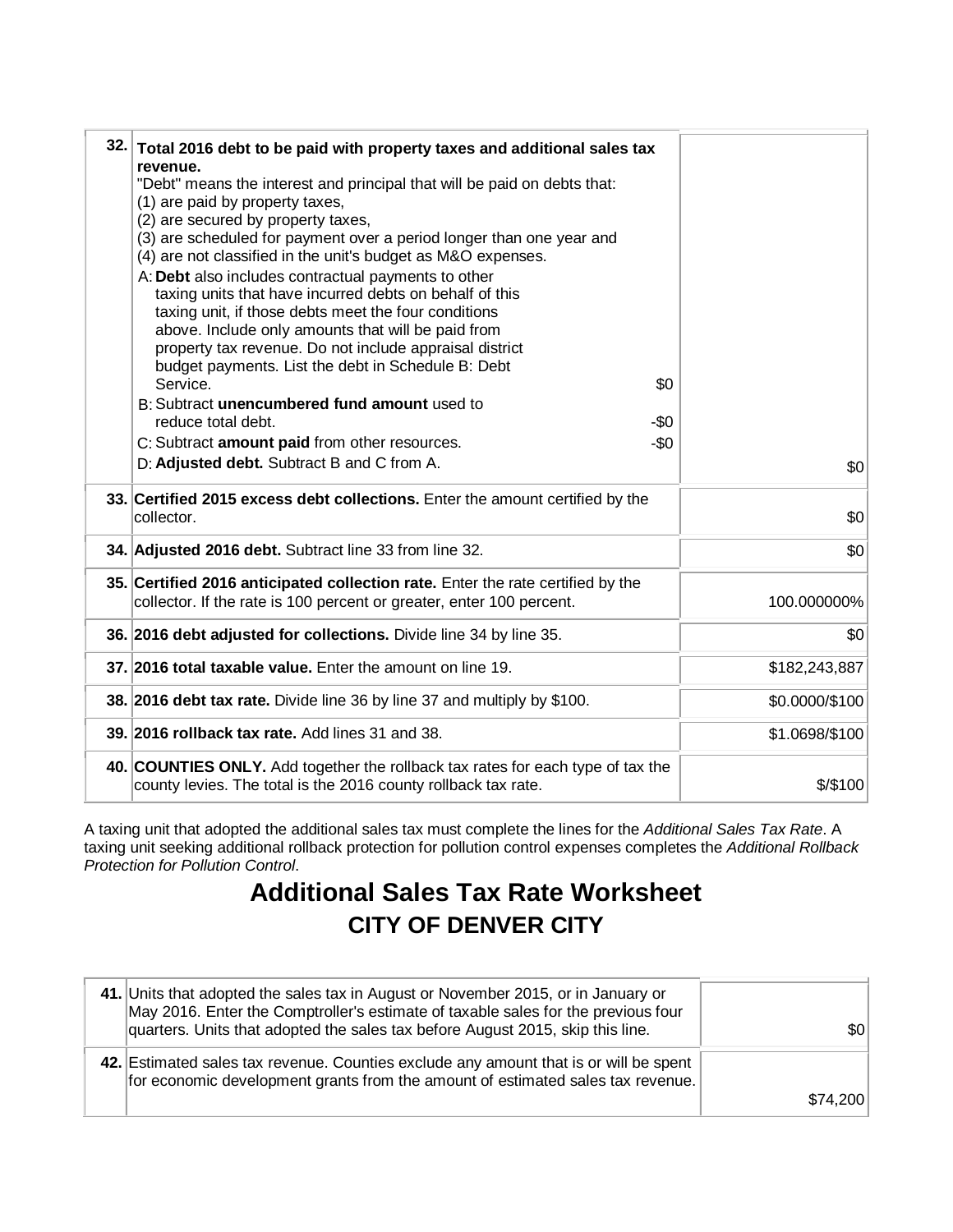| UNITS THAT ADOPTED THE SALES TAX IN AUGUST OR NOVEMBER 2015,<br>OR IN JANUARY OR MAY 2016. Multiply the amount on line 41 by the sales tax<br>rate (.01, .005, or .0025, as applicable) and multiply the result by .95. |                |
|-------------------------------------------------------------------------------------------------------------------------------------------------------------------------------------------------------------------------|----------------|
| $-OR-$                                                                                                                                                                                                                  |                |
| UNITS THAT ADOPTED THE SALES TAX BEFORE AUGUST 2015. Enter the<br>sales tax revenue for the previous four quarters. Do not multiply by .95.                                                                             |                |
| 43. 2016 total taxable value. Enter the amount from line 37 of the Rollback Tax Rate<br>Worksheet.                                                                                                                      | \$182,243,887  |
| 44. Sales tax adjustment rate. Divide line 42 by line 43 and multiply by \$100.                                                                                                                                         | \$0.0407/\$100 |
| 45. 2016 effective tax rate, unadjusted for sales tax. Enter the rate from line 24 or 25,<br>as applicable, on the Effective Tax Rate Worksheet.                                                                        | \$0.9457/\$100 |
| 46. 2016 effective tax rate, adjusted for sales tax.                                                                                                                                                                    |                |
| UNITS THAT ADOPTED THE SALES TAX IN AUGUST OR NOVEMBER 2015.<br>OR IN JANUARY OR MAY 2016. Subtract line 45 from line 46.                                                                                               |                |
| $-OR-$                                                                                                                                                                                                                  |                |
| UNITS THAT ADOPTED THE SALES TAX BEFORE AUGUST 2015. Enter line<br>46, do not subtract.                                                                                                                                 | \$0.9457/\$100 |
| 47. 2016 rollback tax rate, unadjusted for sales tax. Enter the rate from line 39 or 40,<br>as applicable, of the rollback tax rate worksheet.                                                                          | \$1.0698/\$100 |
| 48. 2016 rollback tax rate, adjusted for sales tax. Subtract line 44 from line 47.                                                                                                                                      | \$1.0291/\$100 |

If the additional sales tax rate increased or decreased from last year, contact the Comptroller's office for special instructions on calculating the sales tax projection for the first year after the rate change.

### **2016 Notice of Effective Tax Rate Worksheet for Calculation of Tax Increase/Decrease**

| <b>Entity Name: CITY OF DENVER CITY</b>                      | Date: 07/26/2016 |
|--------------------------------------------------------------|------------------|
| 1.2015 taxable value, adjusted for court-ordered reductions. |                  |
| Enter line 6 of the Effective Tax Rate Worksheet.            | \$230,935,070    |
| 2.2015 total tax rate.                                       |                  |
| Enter line 4 of the Effective Tax Rate Worksheet.            | 0.732637         |
| <b>3.</b> Taxes refunded for years preceding tax year 2015.  |                  |
| Enter line 13 of the Effective Tax Rate Worksheet.           | \$1,535          |
| <b>4.</b> Last year's levy.                                  |                  |
| Multiply Line 1 times Line 2 and divide by 100.              |                  |
| To the result, add Line 3.                                   | \$1,693,451      |
| <b>5.</b> 2016 total taxable value. Enter Line 19 of         |                  |
| the Effective Tax Rate Worksheet.                            | \$182,243,887    |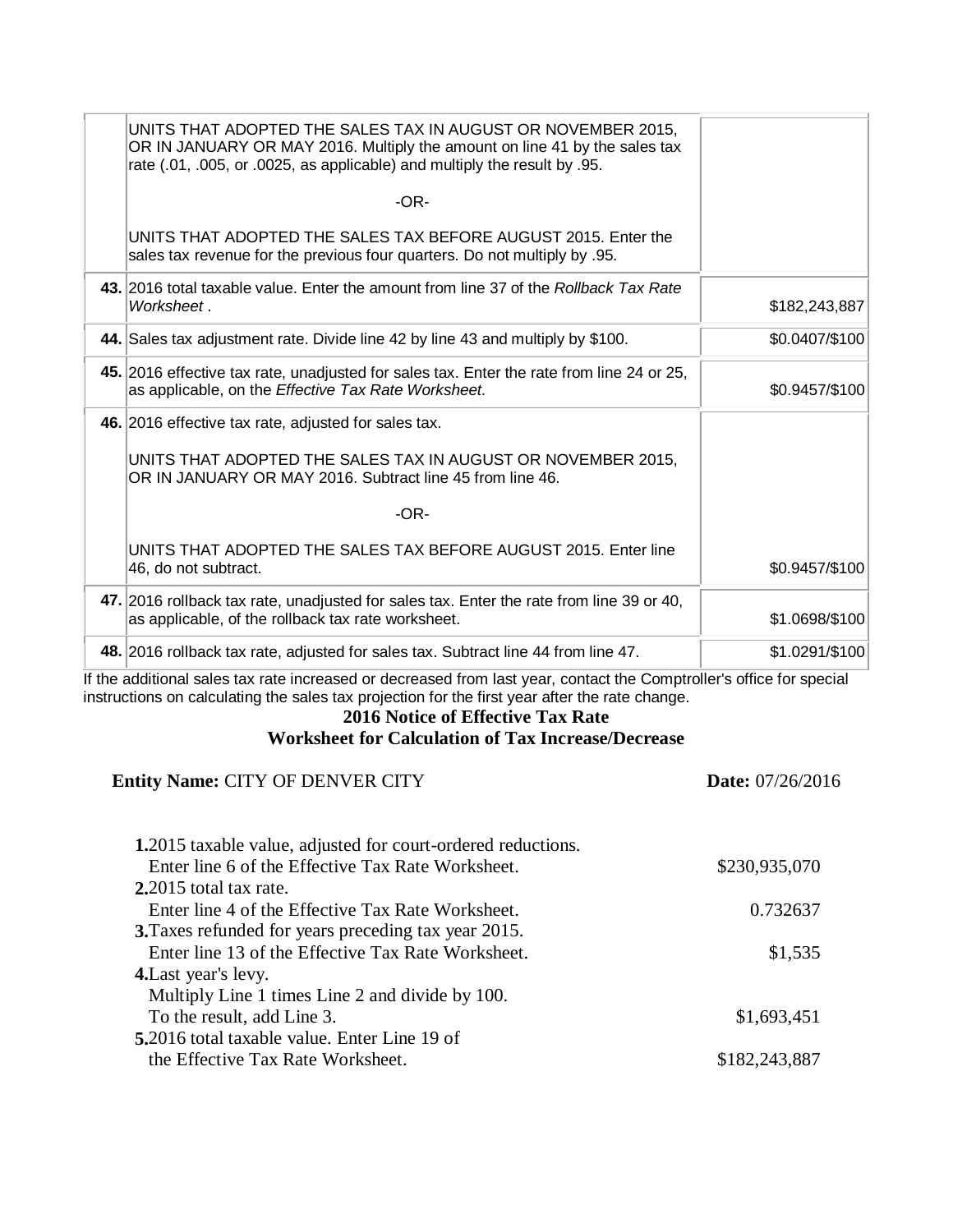| 6.2016 effective tax rate.                                                           |             |
|--------------------------------------------------------------------------------------|-------------|
| Enter line 24 of the Effective Tax Rate Worksheet or Line 47                         |             |
| of the Additional Sales Tax Rate Worksheet.                                          | 0.945700    |
| 7.2016 taxes if a tax rate equal to the effective tax rate is adopted.               |             |
| Multiply Line 5 times Line 6 and divide by 100.                                      | \$1,723,480 |
| <b>8.</b> Last year's total levy.                                                    |             |
| Sum of line 4 for all funds.                                                         | \$1,693,451 |
| <b>9.</b> 2016 total taxes if a tax rate equal to the effective tax rate is adopted. |             |
| Sum of line 7 for all funds.                                                         | \$1,723,480 |
| <b>10.</b> Tax Increase (Decrease).                                                  |             |
| Subtract Line 8 from Line 9.                                                         | \$30.029    |
|                                                                                      |             |

### **CITY OF DENVER CITY Tax Rate Recap for 2016 Tax Rates**

| <b>Description of Rate</b> | <b>Tax Rate</b><br>Per \$100 | <b>Tax Levy</b><br>This is calculated<br>using the Total<br><b>Adjusted Taxable</b><br>Value (line 19) of the<br><b>Effective Tax Rate</b><br>Worksheet | <b>Additional Tax Levy</b><br>Compared to last<br>year's tax levy of<br>1,691,916 | <b>Additional Tax Levy</b><br>Compared to effective<br>tax rate levy of<br>1,723,480 |
|----------------------------|------------------------------|---------------------------------------------------------------------------------------------------------------------------------------------------------|-----------------------------------------------------------------------------------|--------------------------------------------------------------------------------------|
| Last Year's Tax Rate       | 0.732637                     | \$1,335,186                                                                                                                                             | $$-356,730$                                                                       | $$-388,294$                                                                          |
| <b>Effective Tax Rate</b>  | 0.945700                     | \$1,723,480                                                                                                                                             | \$31,565                                                                          | \$0                                                                                  |
| Notice & Hearing Limit*    | 0.945700                     | \$1,723,480                                                                                                                                             | \$31,565                                                                          | \$0                                                                                  |
| Rollback Tax Rate          | 1.029100                     | \$1,875,472                                                                                                                                             | \$183,556                                                                         | \$151,991                                                                            |
| <b>Proposed Tax Rate</b>   | 0.000000                     | \$0 <sub>1</sub>                                                                                                                                        | $$-1,691,916$                                                                     | $$-1,723,480$                                                                        |

### **Effective Tax Rate Increase in Cents per \$100**

| 0.00  | 0.945700 | 1,723,480 | 31,565  | $\bf{0}$ |
|-------|----------|-----------|---------|----------|
| 0.50  | 0.950700 | 1,732,593 | 40,677  | 9,112    |
| 1.00  | 0.955700 | 1,741,705 | 49,789  | 18,224   |
| 1.50  | 0.960700 | 1,750,817 | 58,901  | 27,337   |
| 2.00  | 0.965700 | 1,759,929 | 68,013  | 36,449   |
| 2.50  | 0.970700 | 1,769,041 | 77,126  | 45,561   |
| 3.00  | 0.975700 | 1,778,154 | 86,238  | 54,673   |
| 3.50  | 0.980700 | 1,787,266 | 95,350  | 63,785   |
| 4.00  | 0.985700 | 1,796,378 | 104,462 | 72,898   |
| 4.50  | 0.990700 | 1,805,490 | 113,574 | 82,010   |
| 5.00  | 0.995700 | 1,814,602 | 122,687 | 91,122   |
| 5.50  | 1.000700 | 1,823,715 | 131,799 | 100,234  |
| 6.00  | 1.005700 | 1,832,827 | 140,911 | 109,346  |
| 6.50  | 1.010700 | 1,841,939 | 150,023 | 118,459  |
| 7.00  | 1.015700 | 1,851,051 | 159,135 | 127,571  |
| 7.50  | 1.020700 | 1,860,163 | 168,248 | 136,683  |
| 8.00  | 1.025700 | 1,869,276 | 177,360 | 145,795  |
| 8.50  | 1.030700 | 1,878,388 | 186,472 | 154,907  |
| 9.00  | 1.035700 | 1,887,500 | 195,584 | 164,019  |
| 9.50  | 1.040700 | 1,896,612 | 204,696 | 173,132  |
| 10.00 | 1.045700 | 1,905,724 | 213,809 | 182,244  |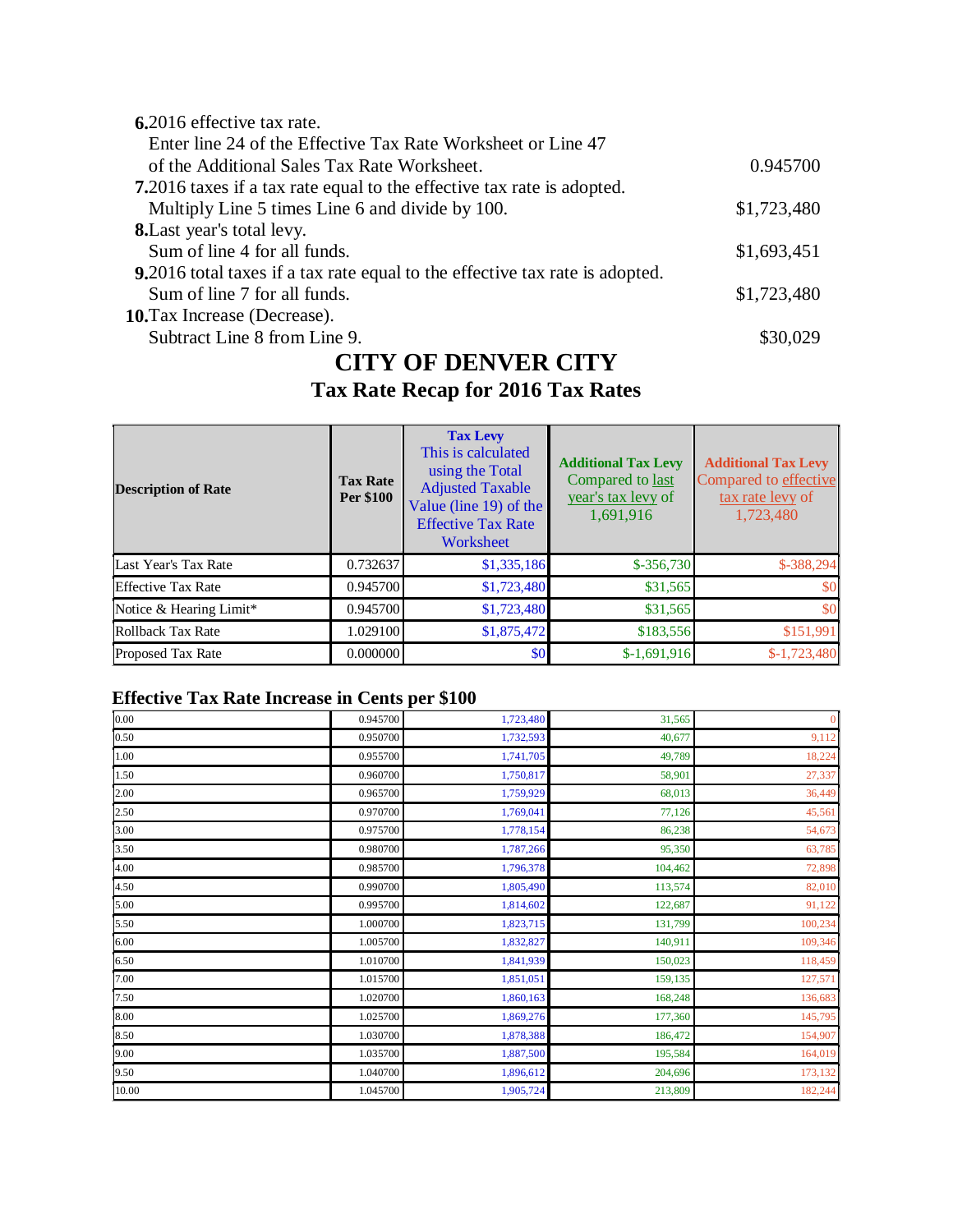| 10.50 | 1.050700 | 1,914,837 | 222,921 | 191,356 |
|-------|----------|-----------|---------|---------|
| 11.00 | 1.055700 | 1,923,949 | 232,033 | 200,468 |
| 11.50 | 1.060700 | 1,933,061 | 241,145 | 209,580 |
| 12.00 | 1.065700 | 1,942,173 | 250,257 | 218,693 |
| 12.50 | 1.070700 | 1,951,285 | 259,370 | 227,805 |
| 13.00 | 1.075700 | 1,960,397 | 268,482 | 236,917 |
| 13.50 | 1.080700 | 1,969,510 | 277,594 | 246,029 |
| 14.00 | 1.085700 | 1,978,622 | 286,706 | 255,141 |
| 14.50 | 1.090700 | 1,987,734 | 295,818 | 264,254 |

- \*Notice & Hearing Limit Rate: This is the highest tax rate that may be adopted without notices and a public hearing. It is the lower of the rollback tax rate or the effective tax rate.
- School Districts: The school tax rate limit is \$1.50 for M&O, plus \$0.50 for 'New' debt plus a rate for 'Old' debt. 'Old' debt is debt authorized to be issued at an election held on or before April 1, 1991, and issued before September 1, 1992. All other debt is 'New' debt.

| <b>Tax Levy:</b>                            | This is calculated by taking the adjusted taxable value (line 19 of Effective<br>Tax Rate Worksheet), multiplying by the appropriate rate, such as the<br>Effective Tax Rate and dividing by 100.                                                                   |
|---------------------------------------------|---------------------------------------------------------------------------------------------------------------------------------------------------------------------------------------------------------------------------------------------------------------------|
|                                             | For School Districts: This is calculated by taking the adjusted taxable value<br>(line 34 of the Rollback Tax Rate Worksheet), multiplying by the appropriate<br>rate, dividing by 100 and then adding this year's frozen tax levy on<br>homesteads of the elderly. |
| <b>Additional Levy</b><br><b>Last Year:</b> | This is calculated by taking Last Year's taxable value (line 3 of Effective Tax<br>Rate Worksheet), multiplying by Last Year's tax rate (line 4 of Effective Tax<br>Rate Worksheet) and dividing by 100.                                                            |
|                                             | For School Districts: This is calculated by taking Last Year's taxable value,<br>subtracting Last Year's taxable value for the elderly, multiplying by Last<br>Year's tax rate, dividing by 100 and adding Last Year's tax ceiling.                                 |
| <b>Additional Levy</b><br><b>This Year:</b> | This is calculated by taking the current adjusted taxable value, multiplying by<br>the Effective Tax Rate and dividing by 100.                                                                                                                                      |
|                                             | For School Districts: This is calculated by taking the adjusted taxable value<br>(line 34 of the Rollback Tax Rate Worksheet), multiplying by the Effective<br>Tax Rate, dividing by 100 and adding This Year's tax ceiling.                                        |
| <b>COUNTIES</b><br><b>ONLY:</b>             | All figures in this worksheet include ALL County Funds. Tax Levy amounts<br>are the sum of each Fund's Taxable Value X each Fund's Tax Rate.<br>2016 Property Tax Rates in CITY OF DENVER CITY                                                                      |

This notice concerns 2016 property tax rates for CITY OF DENVER CITY . It presents information about three tax rates. Last year's tax rate is the actual rate the taxing unit used to determine property taxes last year. This year's *effective* tax rate would impose the same total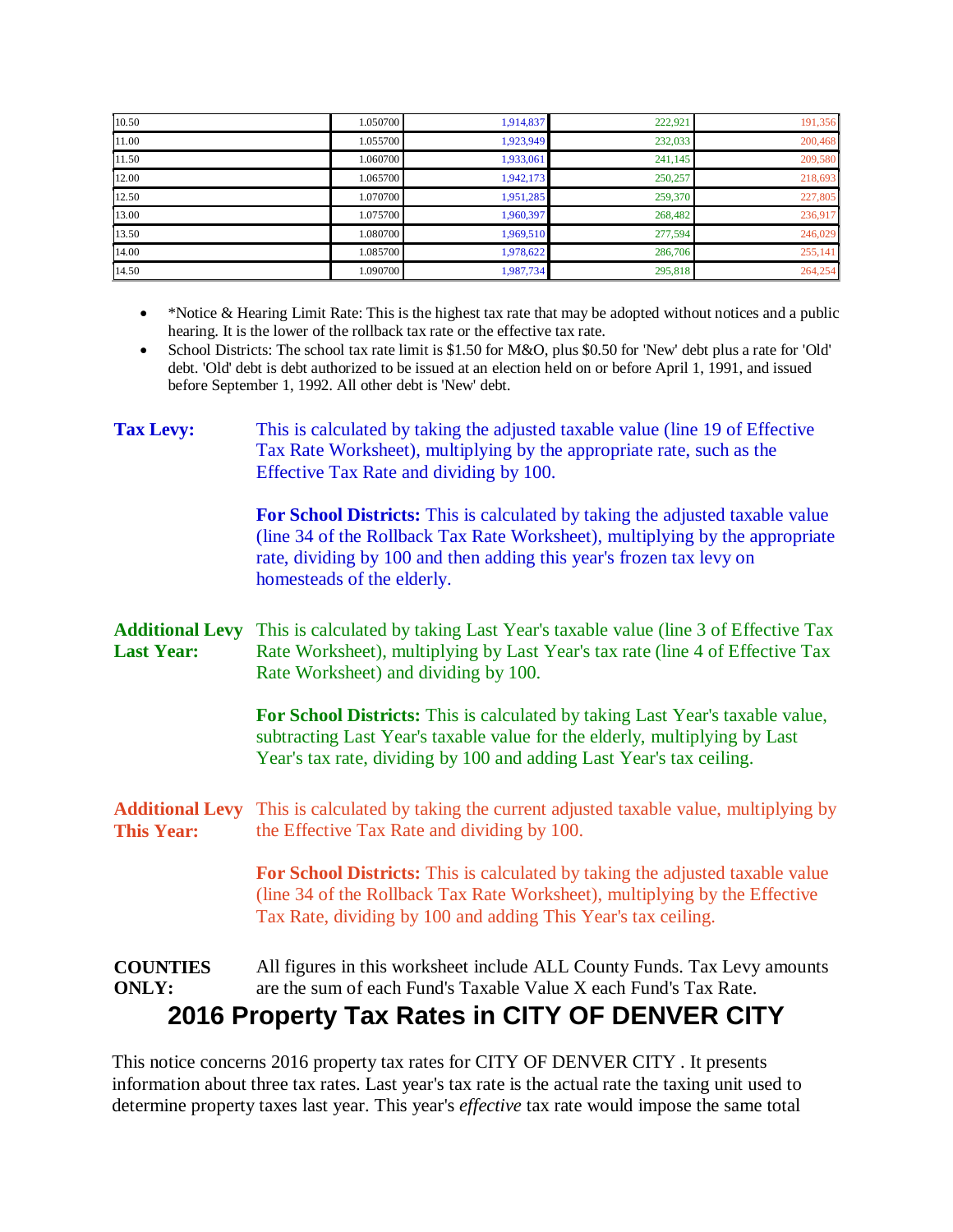taxes as last year if you compare properties taxed in both years. This year's *rollback* tax rate is the highest tax rate the taxing unit can set before taxpayers can start tax rollback procedures. In each case these rates are found by dividing the total amount of taxes by the tax base (the total value of taxable property) with adjustments as required by state law. The rates are given per \$100 of property value.

| Last year's tax rate:                                                                        |                |
|----------------------------------------------------------------------------------------------|----------------|
| Last year's operating taxes                                                                  | \$1,686,480    |
| Last year's debt taxes                                                                       | \$0            |
| Last year's total taxes                                                                      | \$1,686,480    |
| Last year's tax base                                                                         | \$230,193,148  |
| Last year's total tax rate                                                                   | 0.732637/\$100 |
| This year's effective tax rate:                                                              |                |
| Last year's adjusted taxes                                                                   |                |
| (after subtracting taxes on lost property)                                                   | \$1,688,015    |
| $\div$ This year's adjusted tax base                                                         |                |
| (after subtracting value of new property)                                                    | \$178,481,444  |
| $=$ This year's effective tax rate                                                           | 0.945700/\$100 |
| This year's rollback tax rate:                                                               |                |
| Last year's adjusted operating taxes                                                         |                |
| (after subtracting taxes on lost property and                                                |                |
| adjusting for any transferred function, tax                                                  |                |
| increment financing, state criminal justice                                                  |                |
| mandate and/or enhanced indigent health care                                                 |                |
| expenditures)                                                                                | \$1,768,050    |
| :This year's adjusted tax base                                                               | \$178,481,444  |
| =This year's effective operating rate                                                        | 0.990600/\$100 |
| $\times 1.08$ = this year's maximum operating rate                                           | 1.069800/\$100 |
| +This year's debt rate                                                                       | 0.000000/\$100 |
| $=$ This year's rollback rate                                                                | 1.069800/\$100 |
| A hospital district or city that collects the additional sales tax to reduce property taxes, |                |

including one that collects the tax for the first time this year, must insert the following lines: -Sales tax adjustment rate 0.040700/\$100 =Rollback tax rate 1.029100/\$100

#### **Statement of Increase/Decrease**

If CITY OF DENVER CITY adopts a 2016 tax rate equal to the effective tax rate of 0.945700 per \$100 of value, taxes would increase compared to 2015 taxes by \$ 30,029.

#### **Schedule A: Unencumbered Fund Balances:**

The following estimated balances will be left in the unit's property tax accounts at the end of the fiscal year. These balances are not encumbered by a corresponding debt obligation.